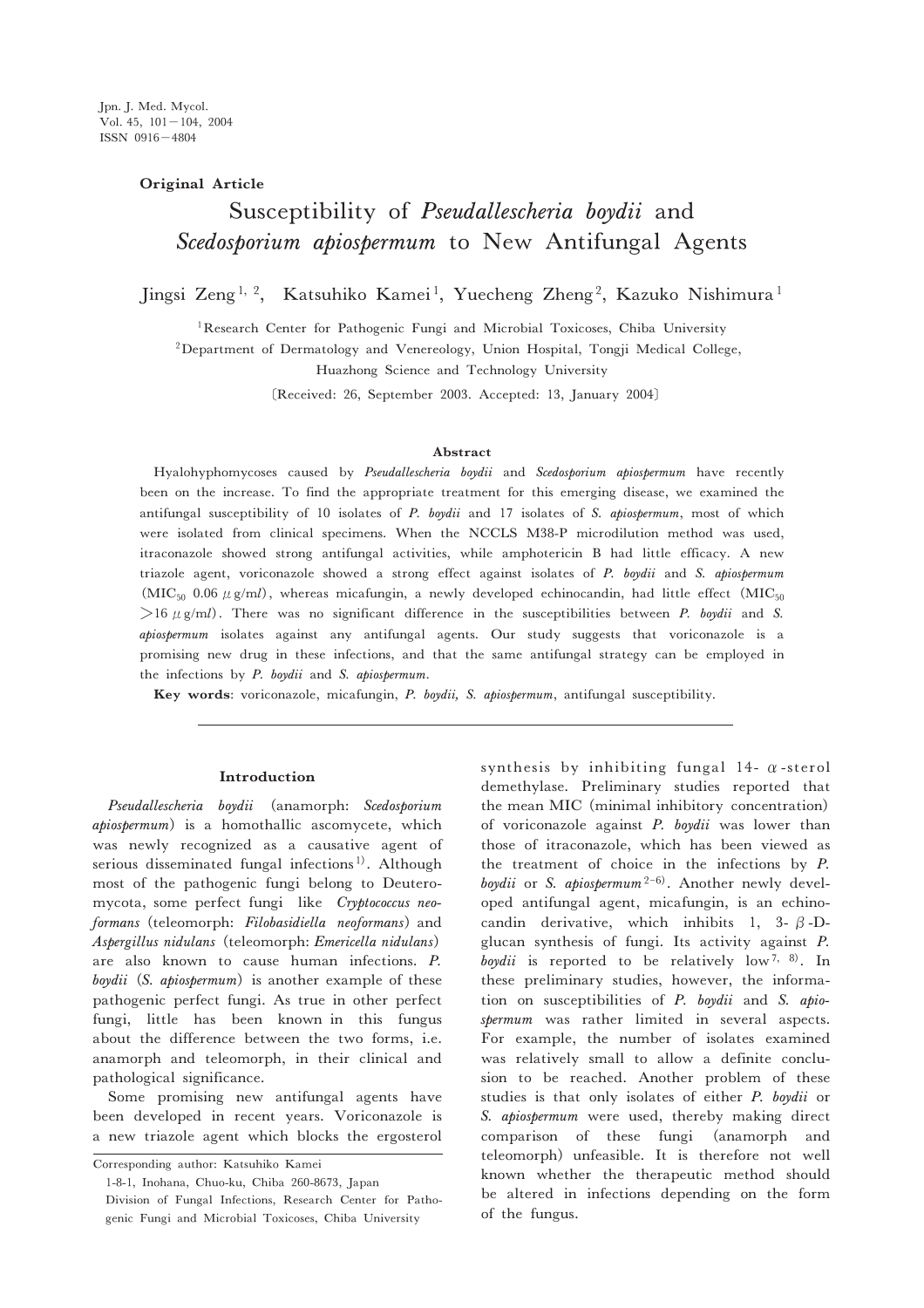| Source                   | P. boydii $(n=10)$ | S. apiospermum $(n=17)$ |
|--------------------------|--------------------|-------------------------|
| From patients            |                    |                         |
| Lung and brain tissues*  | $\Omega$           |                         |
| Cerebrospinal fluid      |                    |                         |
| Fungus ball              |                    |                         |
| Bronchoalveolar lavage   |                    | 9                       |
| Bronchial polyp brushing | $\mathbf{0}$       |                         |
| Pleural fluid            |                    |                         |
| Paranasal sinus biopsy   | $\mathbf{\Omega}$  | 3                       |
| Necrosis tissue of eye   |                    |                         |
| Corneal scraping         |                    | 9                       |
| Skin biopsy              |                    |                         |
| Unspecified              | 5                  | 4                       |
| Unknown                  |                    |                         |

Table 1. The source of isolation Pseudallescheria boydii and Scedosporium apiospermum isolates

\* : The patient was infected with S. apiospermum both in lung and brain.

For better understanding of the clinical significance of these new antifungal agents, and to find better treatment for these fungal infections, susceptibility tests using isolates of both P. boydii and S. apiospermum were carried out, and the results between the two forms compared.

# **Materials and methods**

**Isolates** (Table 1): Ten isolates of P. boydii and seventeen isolates of S. apiospermum were used in this study. All but two were obtained from clinical samples in Japan or China. The remaining isolates did not carry any definite information to indicate their origins. Two isolates of Candida albicans were used as quality control strains (QC). All the isolates were stored and maintained in our laboratory.

**Isolation of different subcultures**: Because some isolates produced colonies of two different colors, the antifungal susceptibility of these fungi was compared. Each isolate was incubated on potato dextrose agar (PDA) slants at  $35^{\circ}$ C for 7 days. Conidia were collected and suspended in phosphate-buffered saline (PBS, pH 7.2). The conidia were washed and the concentrations were adjusted to 500 cells/ml with PBS. To make subcultures, 200  $\mu l$  of the conidium suspension was spread over a PDA plate and grown at 35°C until the color of the colonies became easily recognizable. The colonies were divided into two groups depending on their color, i.e. a whitish group and a brown (dark gray) one. Then each whitish or brown colony was transferred onto a PDA slant, respectively, and incubated at 35゜C for 21 days to observe their morphology and color. This procedure was repeated three times. Slide cultures were also made. Even after repeated subcultures, the colors of these subcultures remained unchanged.

**Antifungal drugs**: Yeast-like fungi DP Eiken trays (Eiken Chemical Company, LTD., Tokyo, Japan)were used for susceptibility testing of amphotericin B, flucytosine, fluconazole, itraconazole, miconazole and micafungin. Susceptibility testing of voriconazole was done based on the proposed standard method of the M38-P of NCCLS 9) in sterile microdilution plates. Voriconazole was provided by Pfizer Ltd. (Tokyo, Japan). Voriconazole was dissolved in dimethyl sulfoxide at a final concentration of 12.8 mg/ml, and stored at  $-85^{\circ}$ C until used. When examined, voriconazole was serially diluted twofold with liquid RPMI 1640 medium (with L-glutamine but without sodium bicarbonate, Sigma) at twice the final concentration, which ranged from 16  $\mu$  g/ml to 0.03  $\mu$  g/ml, and 100  $\mu$ l of each drug solution was added to the wells of sterile microdilution plates.

**Inoculum preparation**: After each isolate or subculture had been grown for 7 days on PDA slants at 35°C, conidia were collected and their concentrations were adjusted to  $2 \times 10^6$  cells/ml with physiological saline. Then each suspension was diluted with RPMI 1640 to  $2 \times 10^4$  cells/ml. The two quality control strains were cultured on PDA slants for 24 hours at 35°C and the concentrations of the conidium suspensions were also adjusted to  $2 \times 10^4$  cells/ml.

**MIC determination**: One hundred microliters of each conidium suspension  $(2 \times 10^4 \text{ cells/ml})$ was added to each well of the microdilution plates that contained the drugs, and the plates were incubated for 72 hours (quality control strains for 48 hours) at 35°C. The MICs of the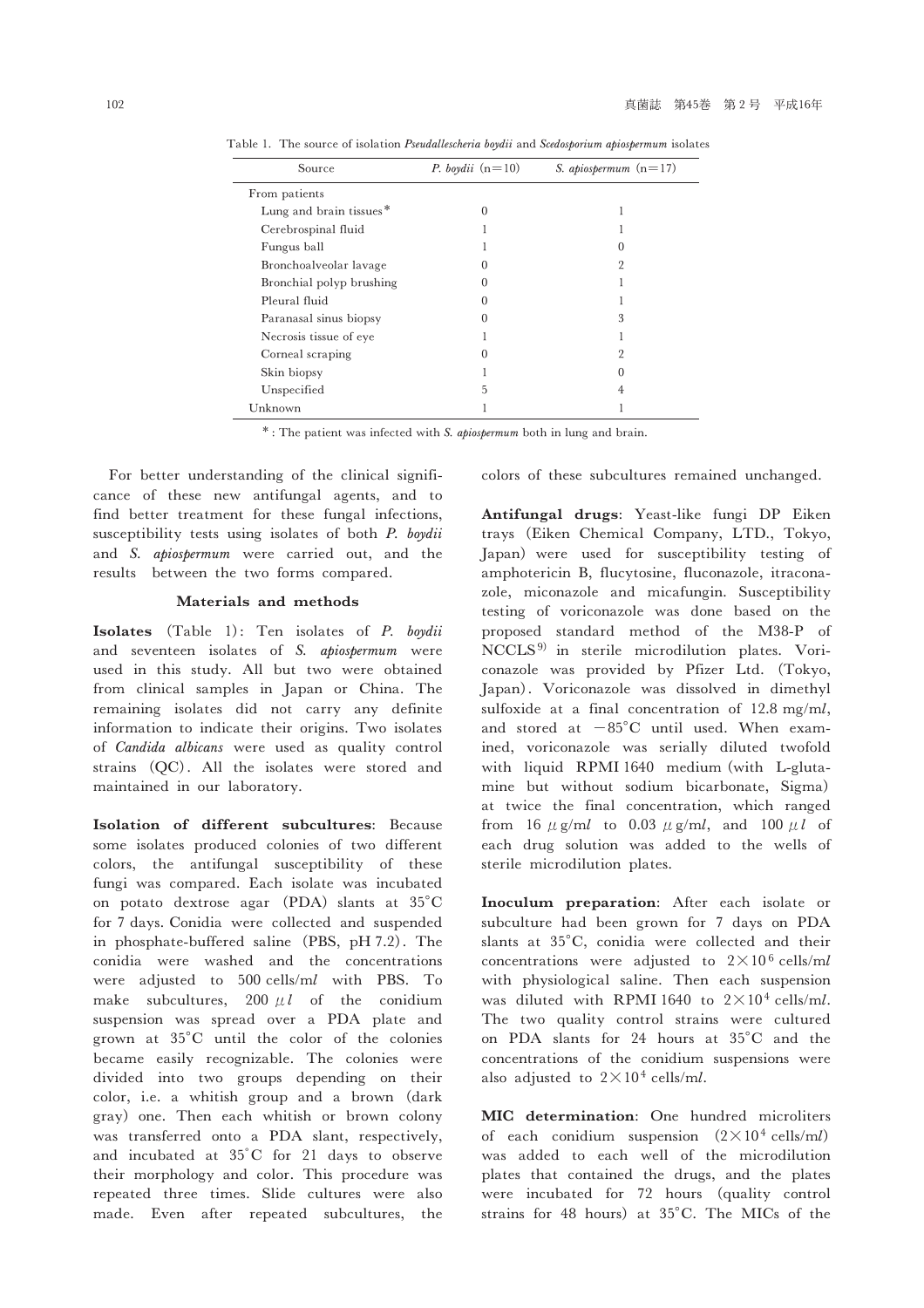Jpn. J. Med. Mycol. Vol. 45 (No. 2), 2004 103

Table 2. Antifungal activities of seven antifungal agents aginst P. boydii and S. apiospermum isolates

| Isolates       | Antifungal agent | MIC range $(\mu$ g/ml) | MIC $_{50}$ ( $\mu$ g/ml) | $MIC_{90} (\mu g/ml)$ |
|----------------|------------------|------------------------|---------------------------|-----------------------|
| P. boydii      | AMB              | $2 - > 16$             | $\overline{4}$            | 16                    |
| $(n=10)$       | $5-FC$           | $16 >$ 64              | >64                       | >64                   |
|                | <b>FLCZ</b>      | $4 - 32$               | 8                         | 16                    |
|                | <b>ITCZ</b>      | $0.5 - 2$              | 1                         | $\overline{2}$        |
|                | MCZ              | $≤ 0.06 - 0.5$         | 0.125                     | 0.5                   |
|                | <b>VCZ</b>       | $\leq 0.03 - 0.25$     | 0.06                      | 0.125                 |
|                | <b>MCFG</b>      | $16-$ >16              | >16                       | >16                   |
| S. apiospermum | AMB              | $2 - > 16$             | $\overline{4}$            | >16                   |
| $(n=17)$       | $5-FC$           | $8 - 64$               | >64                       | >64                   |
|                | <b>FLCZ</b>      | 8-64                   | 16                        | 32                    |
|                | <b>ITCZ</b>      | $1 - 2$                | 1                         | 1                     |
|                | MCZ              | $≤ 0.06 - 0.5$         | 0.25                      | 0.5                   |
|                | <b>VCZ</b>       | $\leq 0.03 - 0.5$      | 0.06                      | 0.125                 |
|                | <b>MCFG</b>      | $16-$ >16              | >16                       | >16                   |

AMB: amphotericin B, 5-FC: flucytosine, FLCZ: fluconazole

ITCZ: itraconazole, MCZ: miconazole, VCZ: voriconazole, MCFG: micafungin.

isolates tested were determined visually with the aid of a concave mirror.  $IC_{80}$  was used as MIC for most drugs, whereas  $IC_{100}$  was used for amphotericin B.

## **Results**

**Susceptibility of the isolates** (Table 2): The results of the susceptibility examinations showed that most of the 10 P. boydii isolates and 17 S. apiospermum isolates were resistant to amphotericin B and flucytosine. Fluconazole, miconazole, itraconazole and voriconazole have some antifungal activities, among which voriconazole showed the lowest MIC  $(MIC_{50}$  was 0.06  $\mu$ g/ml and MIC<sub>90</sub> was 0.125  $\mu$ g/ml for both the *P. boydii* and *S. apiospermum* isolates). In contrast, micafungin showed a high MIC against these isolates:  $\text{MIC}_{50}$  > 16  $\mu$ g/ml,  $\text{MIC}_{90}$  > 16  $\mu$ g/ml, respectively. Taken together,

voriconazole showed the strongest in vitro activity against both the isolates among the seven antifungal agents, and the MICs of each agent were essentially the same in these two forms, i.e. teleomorph and anamorph.

**Isolation of different subcultures and susceptibility**: When conidia of the isolates were cultured, most isolates produced colonies of single colors. However, in seven isolates (two P. boydii and five S. apiospermum) colonies showed two colors, i.e. whitish and gray colonies. The gray colonies were found to carry more conidia than the whitish ones. When the antifungal susceptibilities were examined, there was no significant difference between the MICs of the antifungal agents for these isolates; there was also no significant difference in MICs between the original isolates and subcultures, nor between these seven isolates with different colors and the other twenty isolates with the same colors.

## **Discussion**

In P. boydii and S. apiospermum both sexual forms, i.e. teleomorph and anamorph, are frequently seen in human infections. However, our information had been very limited as to the difference of characters of these forms, particularly in virulence and antifungal susceptibility. In fact, the study made by Nielson<sup>10)</sup> was the only one to date that had examined the difference of antifungal susceptibility, in which P. boydii isolates were shown to be more resistant to amphotericin B than S. apiospermum isolates  $10$ . Therefore, it has remained an unanswered question whether we should regard infections by these fungi as different entities and change our therapeutic strategies. Making the final identification as to which form is involved in the infection is time-consuming work, and it would be a serious problem if therapeutic modalities had be be altered depending on the form of the fungus. Our study disclosed that P. boydii and S. apiospermum have essentially the same susceptibilities when examined by the standard NCCLS method, and this is also true with the new antifungal agents voriconazole and micafungin. These results suggest that we do not have to change treatment methods depending on the final identification of the fungus. Our study is in strong contrast with the report by Nielson<sup>10)</sup> as to resistance to amphotericin B. His study